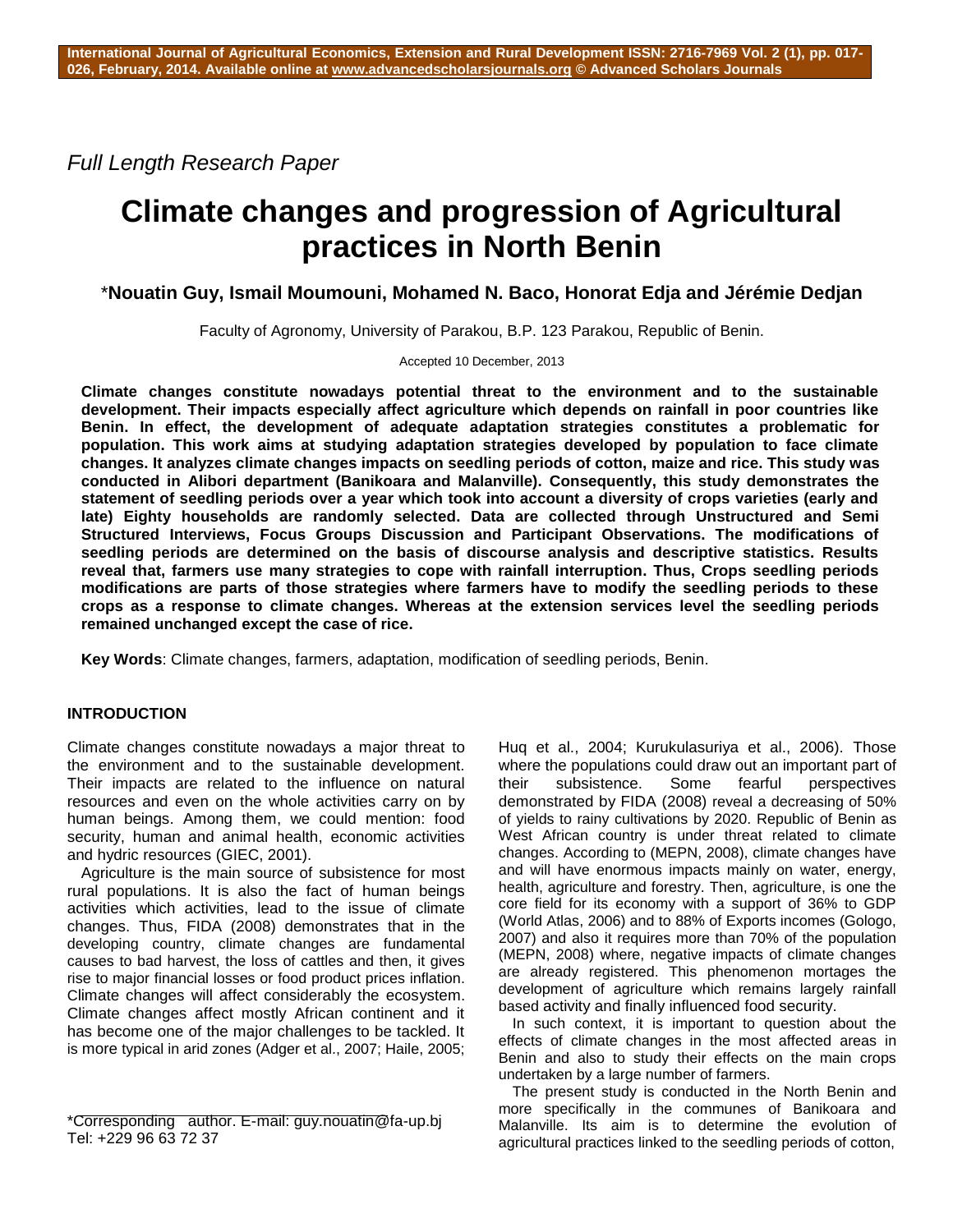maize and rice towards farmers and to the agricultural extension services.

# **STUDY AREA**

The department of Alibori is limited in the North by Republic of Niger, in the Northwest by Republic of Burkina Faso; in the south by the department of Borgou, it is localized in the East by Federal Republic of Nigeria; in the West by the department of Atacora. It is composed of six communes (Ref. picture 1) comprising two agro ecological zones. Such are: Karimama and Malanville (zone 1); far North Benin which is one of the most exposed to climate risks. Banikoara, Kandi, Sègbana, and Gogonou all are included in zone 2 (cotton zone in the North) less exposed (MEPN, 2008). So as to have a representation of those two zones, the communes of Malanville and Banikoara have been chosen as study areas.

The commune of Banikoara is 4383km². It is localized in the North-West of Alibori department. It is comprised between 10° 50' and 11° 30' North latitude and 2° and 2° 40 East longitude. Its climate is soudanian which moves to Sahelian type with one rainy season from May to October.

According to ASECNA (2008), the annual average of rains registered is between 723.8mm to 1280.7mm. According to the temperature the annual average of minima varies between 19.77 and 22.6°C and the ones of maxima is between 33.35 and 35.85° C (Synoptic station of Kandi).

The commune of Banikoara gains some tributaries from River Niger such are: Mekrou (410km) in the North West and Alibori (338km) in the South-East. The vegetation is composed of woodland shrubbery and herbaceous where the vegetation is composed of savannah, some tricky towards highly influenced anthropogenic but all around the waterways as a result of a wooded vegetation. The soils are ferruginous, clayish influenced and silt - laden in appropriate shallows to rice production and to the gardening.

Natural resources (soils, vegetation, water ways) are influenced by a high anthropogenic pressure which leads to a rapid evolution of environment destruction. The progressive low statement of rainfall is a motive to a highly continuous sahelization to a global monoculture (cotton).

The main crops produced are cotton, maize, rice, sorghum and groundnut. However, the commune of Malanville is 3,016km² and localized to the far North-East of Benin in Alibori department between 11, 50° and 12° from North latitude and between 2° 45' and 3° 40 of East longitude. Its climate is Soudano-Sahelian affected by one dry season from November to April with a glimpse of the harmattan from November to April and rainy season from May to October.

According to ASECNA (2008) the annual average of precipitation varies between 472.2mm and 1449, 6mm. But, dealing with the temperature, the annual averages of minima vary from 19.77 to 22.6° C and the ones of maxima is between 33.35°C and 35.85 (Synoptic station of Kandi ). The commune of Malanville is localized in North and to the East-West by Niger River with its tributaries (Alibori, Mékrou, and Sota).

The valley of Niger expands from Guéné to the minor bank of the river. Which river is composed of substantial shallows**.** The vegetation in the commune of Malanville is characterized by the wooded savannah with the development of numerous herbaceous. The soils of Malanville are mostly gneissic apart from the valley of Niger with its tributaries where we encounter sandyclayish and ferruginous soils.

Based upon the statistics shown by the agricultural extension services in Borgou and Alibori departments during agricultural campaign 2008-2009, the main crops in the commune of Malanville are rice, millet, sorghum and cotton.

# **RESEARCH METHODOLOGY**

# **Data collection**

#### **The data are stated as follow**

> The rainfall data from 1961 to 2008 (synoptic station): monthly and annual averages of rainfall, the number of days per month and per year.

 $\triangleright$  The rainfall risks and their expression as perceived by the farmers.

 $\triangleright$  The seedling dates of cotton, the ones of rice and maize according to the agricultural extension services in the region.

The data were collected from eighty households which were randomly selected through individual interviews (II) focus groups discussion (FGD), and participatory observation (PO).

# **Methods and Research Materials**

We have proceeded on discourse analysis related to the issue of climate changes. Moreover, a descriptive statistics has shown the percentages of agricultural head of the household being aware of the type of risk they are exposed to. About the farmers' perception, we choose to consider from 1941-2000 but the rainfall data are not available in Malanville synoptic station.

However, the information is just available from 1942 (launching year) and also from 1954 (launching year) for Banikoara region.

Also, we are motivated by the declaration of MEPN (2008) and Ogouwalé (2004 and 2006) who stipulated that since the end of 1960, the climate disturbances appear in Benin and they are expressed by annual reduction of amplitude to the total rainfall heights of 180mm.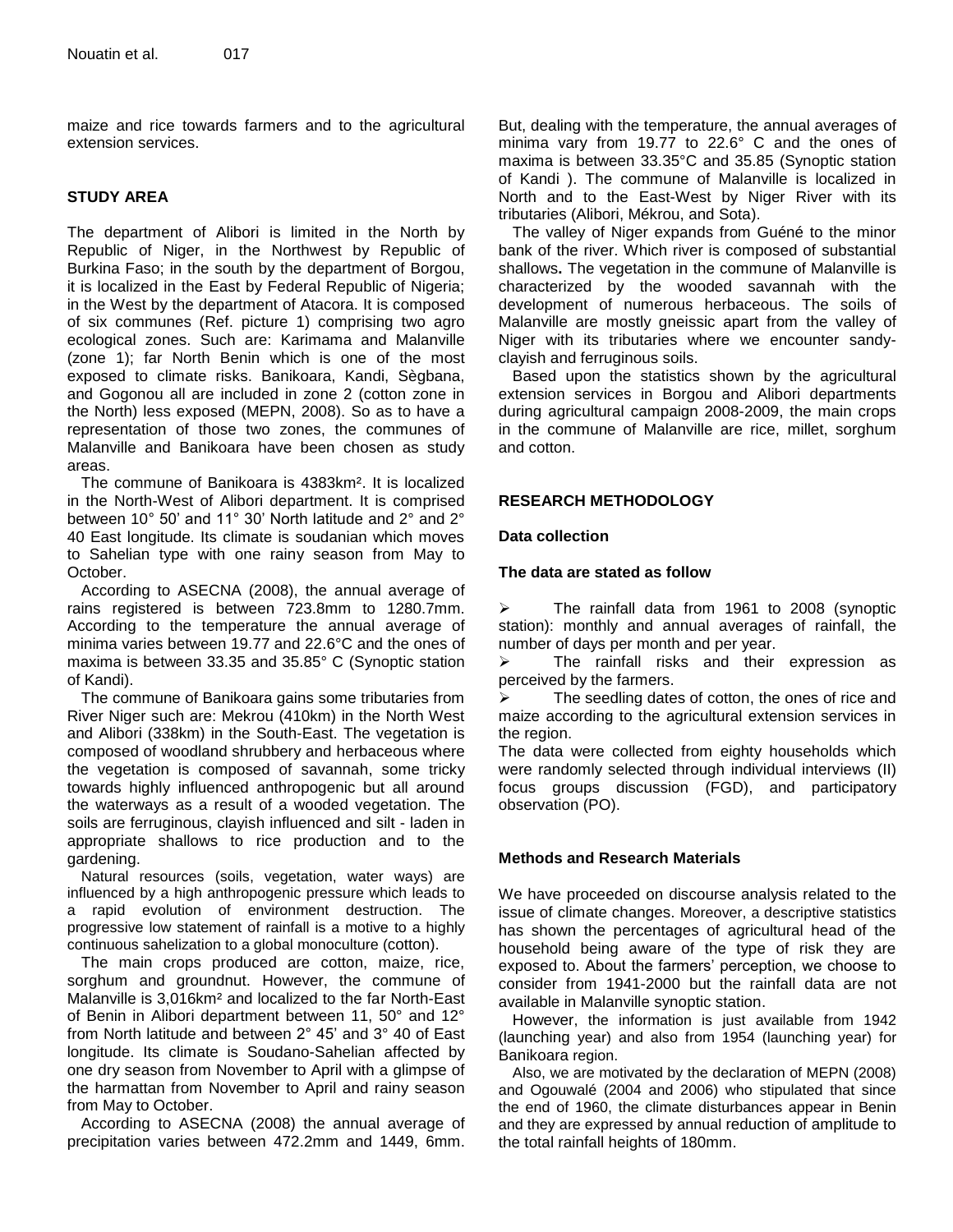

Administrative situation of Alibori department. Source. IGN (1992).

Thus, the rainfall trends have been determined by drawing the column graph and the straight line of tendency to the combination of rainfall added to the number of rainfall days per year during1961-2008.

This analysis has been completed by the ones dealing with the ongoing regimes in order to stress on the evolution of rainy season.

From that perspective, we divided out the period 1961- 2008 into two, by 30 years each to focus on climate changes.

The average of rainfall regime on each period of time

calculated and compared through the use of column graphs of frequency based on the Excel of Microsoft office.

This analysis is characterized by rainy season in order to show to the farmers perception on climate changes related to the included modification during the characterized rainy seasons.

Then, a given discourse analysis from the heads of the house hold is linked to the period of time registered during the seedlings of cotton, maize and rice. According to the whole community, a comparative analysis of register-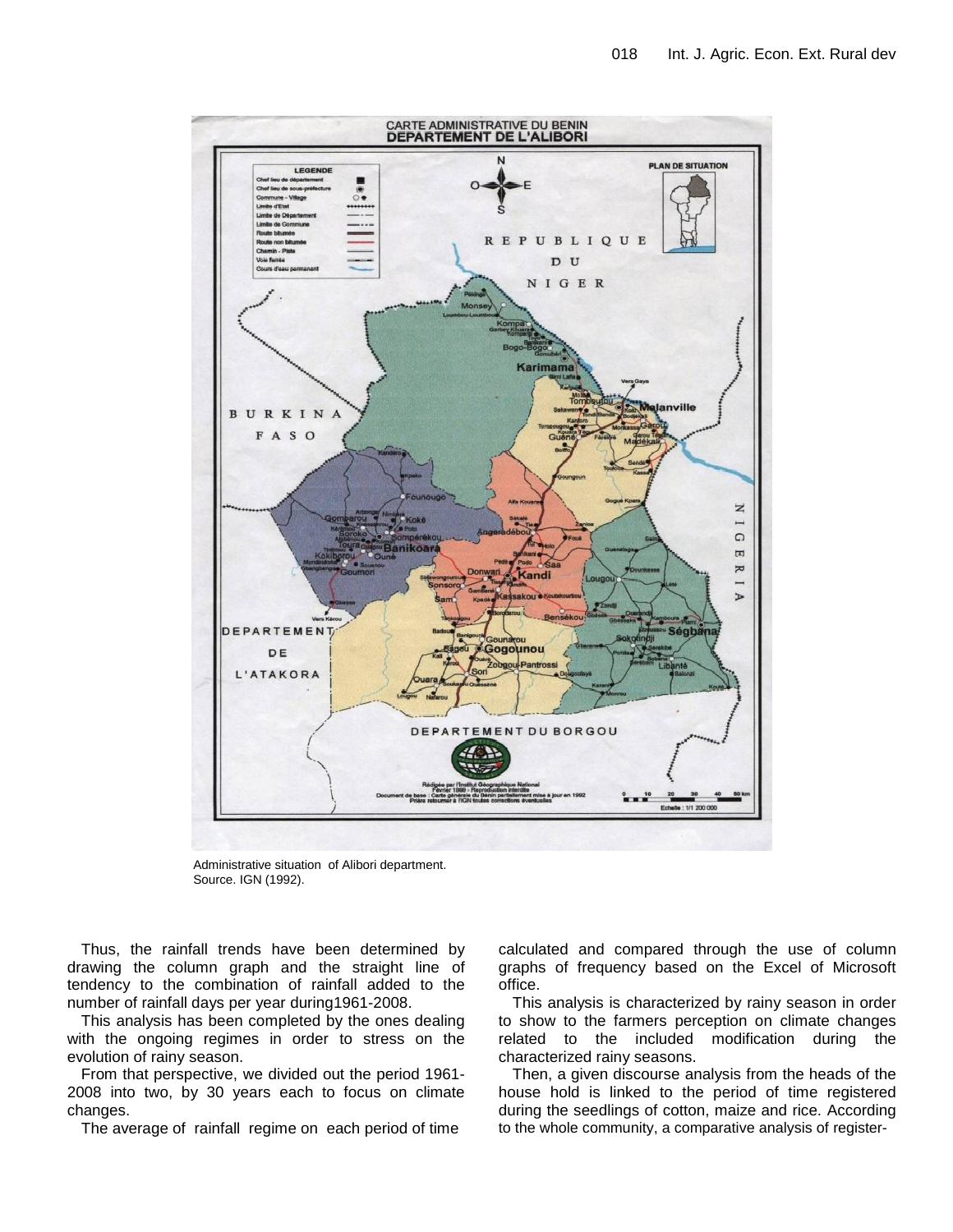| <b>Climatic risks</b>                                  | <b>Commune of Malanville</b> |                       | <b>Commune of Banikoara</b> |                       | The whole area of study |                       |
|--------------------------------------------------------|------------------------------|-----------------------|-----------------------------|-----------------------|-------------------------|-----------------------|
|                                                        | Absolute<br>frequency        | Relative<br>frequency | Absolute<br>frequency       | Relative<br>frequency | Absolute<br>frequency   | Relative<br>frequency |
| Delay in rainfall                                      | 40                           | 100%                  | 12                          | 30%                   | 52                      | 65%                   |
| Resisting zone of<br>durina<br>dryness<br>rainy season | 40                           | 100%                  | 40                          | 100%                  | 80                      | 100%                  |
| 0f<br>Early<br>end<br>rainfall                         | 40                           | 100%                  | 29                          | 72.50%                | 69                      | 85.25%                |
| οf<br><b>Disorientation</b><br>rains                   | -31                          | 77.50%                | 29                          | 72.50%                | 60                      | 75%                   |
| Receding rainfall                                      | 29                           | 72.50%                | 36                          | 90%                   | 65                      | 81.25                 |
|                                                        |                              |                       |                             |                       |                         |                       |

**Table 1.** Recap on farmers perception of rainfall trends.

**Source.** Survey data: July-August 2009.

ed periods to the side of the heads of the household are examined. Also, by focusing on these issues, the availability of technical assistance linked to agricultural extension services is set up.

#### **RESULTS AND DISCUSSIONS**

#### **Farmers' perception on rainfall trends**

The different risks related to rainfall which disturbs the original implementation of agricultural works is stated in Table 1. But risks are shown per commune.

As we compare the two communes in Table 1, we notice that all the farmers affirm that the trends of rainfall are shown through the delay in the start of rainfall in Malanville where 30% of respondents sustain that trend in Banikoara.

Thus, according to farmers in the commune of Malanville, they were mostly confronted to the delay in the rain start which is expressed by the rainfall period in the second decade of May even by the end of May during the last fifteen years or more.

The breakings of rainfall constitute a specific risk revealed by all the farmers in the study commune. In fact, the interruptions of rainfalls during the season are more frequent for the past years according to the farmers. The periods during which the interruptions are remarkable appear in May, June and also the end of September and October**.** Those interruptions are expressed through rainfall breaking for about two weeks even more than that according to the farmers declarations.

To the geographical disorientation of rainfall, we notice that 77.5% of the interviewees in Malanville and 72.5% in Banikoara confirm the trend.

Dealing with the rainfall receding in the commune of Malanville, 72.5% of farmers notice that the trend stands as rainfall receding whereas in Banikoara, 90% of farmers confirm that trend. About the early interruption of rain**,** the interviewees reveal it in Malanville whereas in Banikoara**,** 72**.**5**%** confirm the trend seven if the rain stops by the end of September and the beginning of October instead of mid-October.

From that point of view, we could confirm that all risks indicated above still exist and are expressed at a higher level in both communes. But in general, Malanville is permanently threatened by those risks than in Banikoara. Those different trends perceived by the farmers confirm the results of (Aho et al., 2006) who concluded that the climate changes are expressed in the North Benin throughout the delay in rainfalls. (The rains appear in May instead of April); the repetitive interruption of rainfall during agricultural works campaign; the persistence of dryness.

The farmers perception encounters Ogouwalé (2004 and 2006) and MEPN (2008) which results show a decreasing of annual amplitude at the level of total heights of rains 1960s and especially in 1970 and 1980. Are those trends different from the ones revealed by ASECNA?

#### **Precipitation: Determination of annual rainfall trends from 1961 - 2008**

#### **Annual rainfall combination**

#### **Case study of Banikoara**

The rainfall station of Banikoara was created in 1954. Consequently, there is no availability of rainfall data before this period.

The straight line trends with its negative inclination (- 0,600) demonstrates that annual rainfall heights are lower.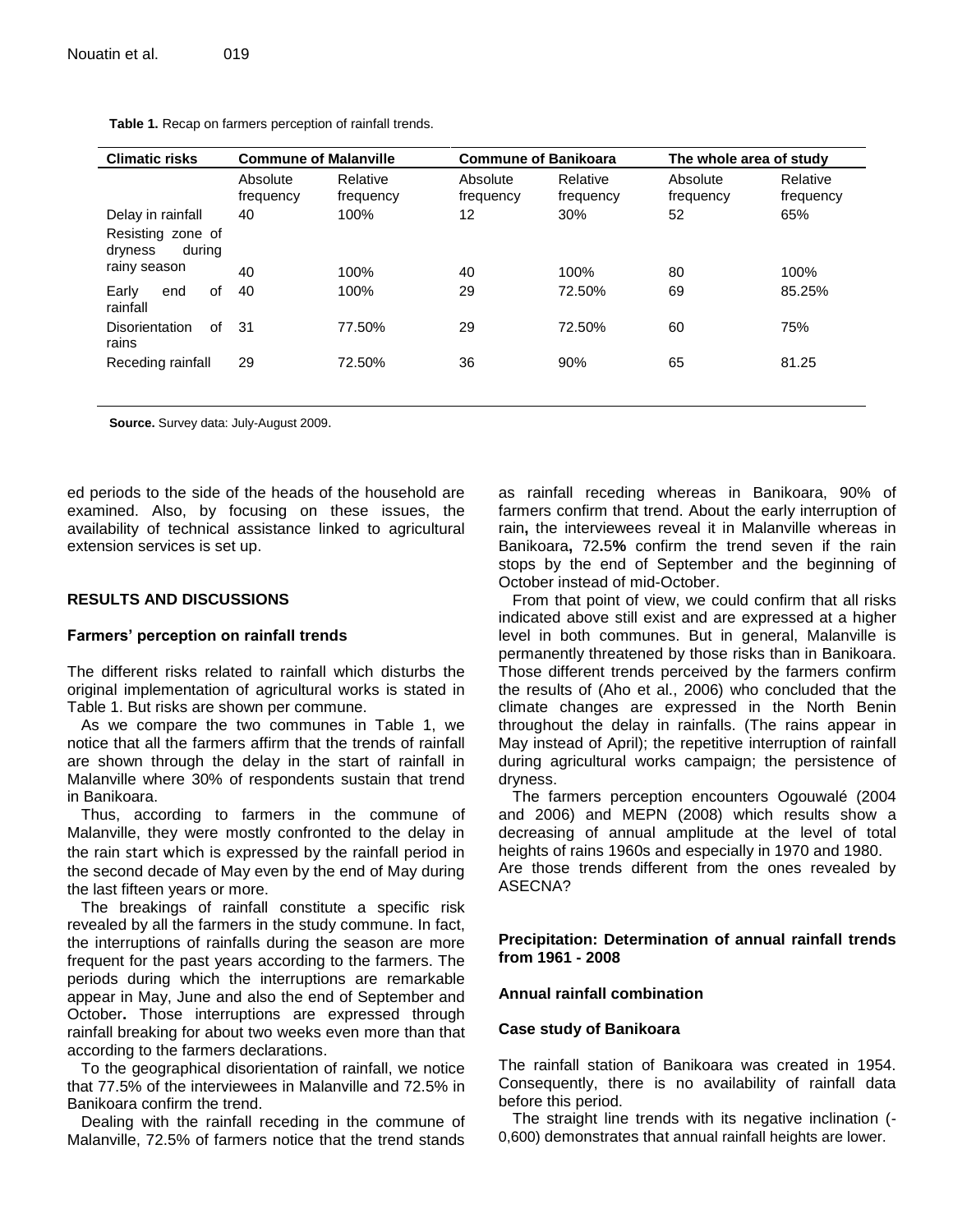

**Graph 1.** Progression of annual rainfall heights in the commune of Banikoara from 1961 to 2008. **Source**. Elaborated from ASECNA rainfall data.

lower. Thus, that trend has been observed through 90% of farmers in Banikoara. It also confirms primary the argument of Ogouwalé (2004 and 2006) and MEPN (2008) which shows a reduction of annual amplitude to the heights of rains since the end of 1960, and more specifically in the year 1970 and 1980. However the coefficient of determination is lower ( $R^2 = 0.004$ ), that straight line does not show the progression of the annual rainfall. So, we may not conclude a fall down of precipitations during the period 1961 – 2008. (Ref: graph 1)

Yet, the progressions of the average curves are calculated based on the duration of five years by showing the annual rainfall on four years time of progression during the period 1961 – 2008.

In effect, during  $1961 - 1972$ , the rainfall showed an upward trend. As a result, this period was humid, whereas on the period 1973 – 1983, it had shown downward trend, expressed dry period.

During this repetitive dry period of renewal and an abundance of rainfall have moved forward from 1984 to 1999. Since that period the average of mobility falls down rapidly. But, in 2000 we notice an interruption which signaled the end of humid period and the rise of dry period.

# **Case study of Malanville**

The straight line shows a positive inclination (1.217), this demonstrates that the annual rainfall shows an upward trend. At first, that trend is opposed to the perception revealed by 72.5% of farmers and the arguments sustained by the authors quoted above. However, the determinant coefficient is low (R²=0,012), this straight line cannot explain the progression of the annual rainfall. As a result, we may conclude the upward of rainfall on the period 1961 – 2008. (Ref: graph 2)

Moreover, the progressions of the average curves calculated based on a period of five years show that the annual rainfall has followed many stages during the period (1961 – 2008). In effect, during the period 1961 – 1969, the annual rainfall has progressed. Then, this period was humid. However, during 1970 –1973 it decreases and gives rise to a dry period.

From that dry period, a start of rainy season may follow from 1974 to 1978 so, on that period the average curve has mostly progressed. But from 1979 – 1984 the average curve decreases and a dry period took place. During this period of 1985 – 1994 the average curve has been engaged in a progressive trend and consequently it shows the setting up of a humidity period from 1985 to 1994.

From 1995 to 2000 the average curve shows a down fall trend. Then, it reveals a decreasing of rainfall on that period. This reduction is mostly remarkable through 589.6 mm of the rain during 1995. However, in 1994, the rainfall registered is around 1205.6mm. From 2001 to 2006 the average rainfall shows a high level, and it was globally humid and the year 2003 stands as an exceptional rainy period with 1449.6mm. Since 2007, we notice the beginning of a dry season.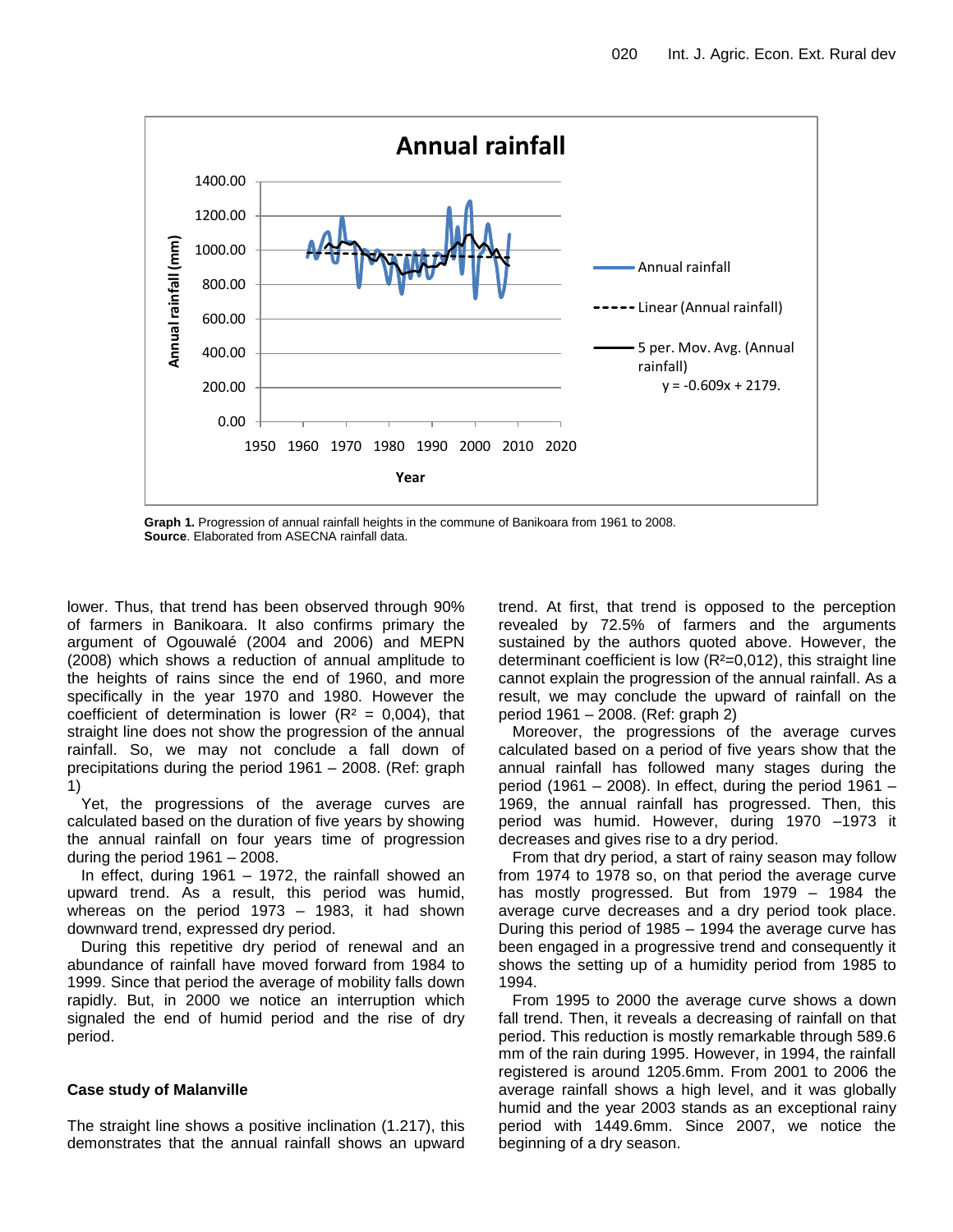

**Graph 2.** Progression of annual rainfall heights in the commune of Malanville 1961 – 2008. **Source.** Elaborated from ASECNA rainfall data.

To that end, we could observe in both communes a succession of rainy and dry periods. But this succession was remarkable in an acyclic way during the period 1961 – 2008. Then farmer sat the same time are facing to some increased heights rainfall period and lower rainfall period. All those aspects could explain the perception of the majority of farmers who stipulated that there is a reduction of rainfall heights.

# **Variability of rainfall regimes in Alibori: A comparative study from 1961 – 1984 and 1984-2008**

The annual rainfall variability within a year should be considered since, an equal annual rain fall quantity, and intra-annual equivalent variability a higher instability of rainfall regimes from one year to another have affected negatively agriculture.

The comparative study of average rainfall regimes is developed and evaluated on the periods 1961 – 1984 and 1985 – 2008 since, agricultural works are rain based. All the modifications from rainfall need an additional adaptation of production systems.

# **The analysis of those histograms shows**

The commune is characterized by one rainy season from April to October where June, July, August and September are the mostly rainy months. August is the most humid month within two periods since we have registered the highest heights rainfall and the maximum of rainy days.

During a given year, months such are: March, May, June and July are slightly more humid on the period (1985–2008) than on the period 1961-1984. However, we registered the falling down of rain heights in April, September and October. November, December and January are dry and February is more humid.

At the same time, the above graph 3 shows an increase in number of the rainy days during the whole rainy season except in June where the number of days decreases lightly, the rain height during this month stayed higher. Then, this leads to the increase of rainfall interruption revealed by the farmers. Then, the decrease of rainfall height in April and October could be explained by a delay in the rain start. The increase in the number of the rainy days (April and October) could be a motive of the early rain end.

# **The Analysis of the histograms shows**

The commune of Banikoara is characterized by a one rainy season from April to October with June, July, August and September as the most humid months.

The higher rainfall heights, the number of rainy days per month are registered in August in the course of the two periods.

During a given year, April, May, July, August and October are more humid from 1985 – 2008 than on the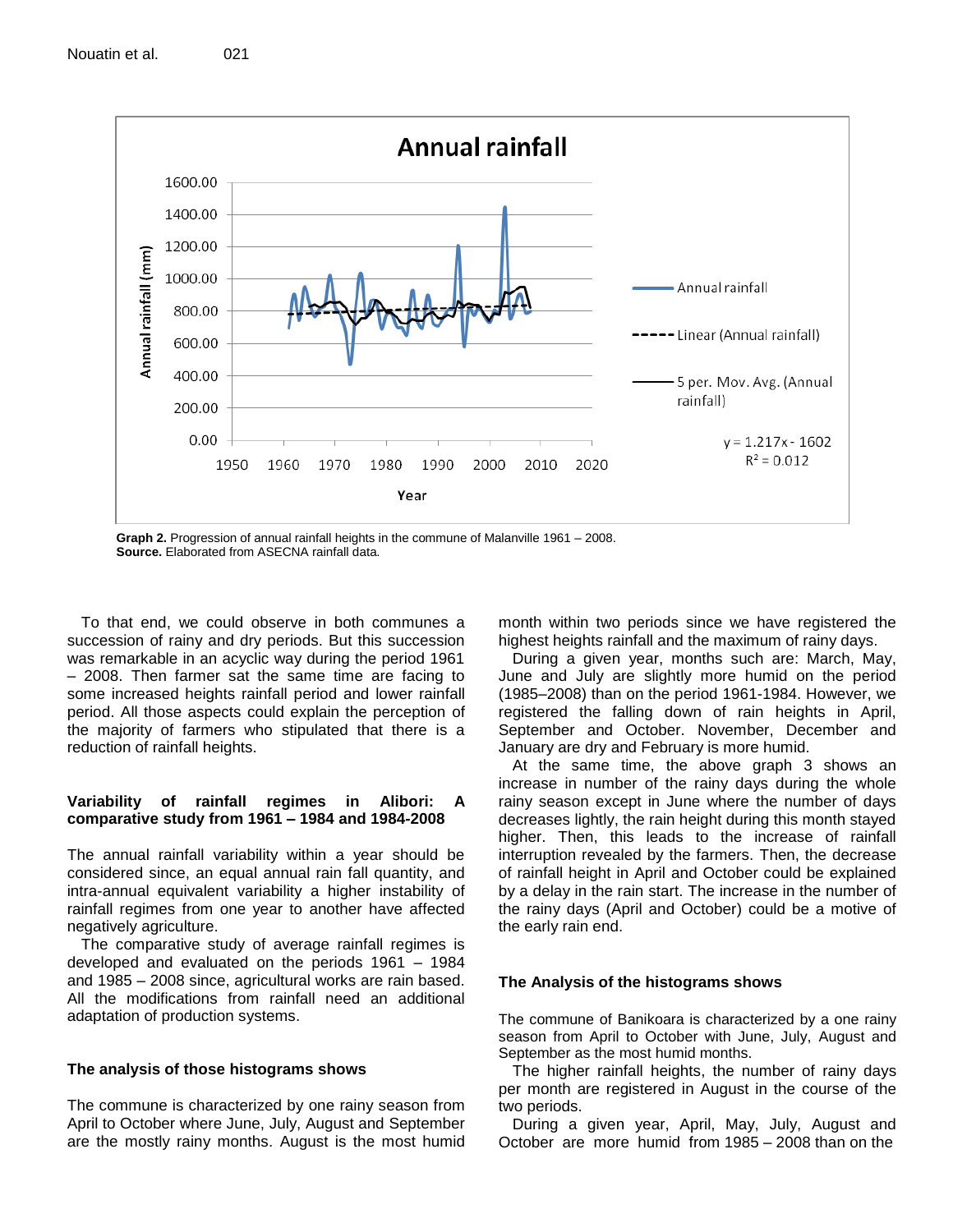Case study of Banikoara.



**Graph n°3**. Medium rainfall regime 1961 – 1984 and 1985 – 2008. **Source**: Elaborated from ASECNA rainfall data.

period 1961 – 1984. However, we notice the lower level of rain heights in June and September. At the same time, the above graph 4 shows we notice an increase in number of rainy days in May, July, August and October and then a lower level in April, June and September. The rainfall height in April is slightly higher added to less two (02) rainy days. This may be viewed as a delay in the farmers logic. Even the height, and the number of rainy days are progressing during May while this number is inferior to six rainy days and then, the expression of rainfall interruption revealed by the interviewees are justified during a given month.

The fact is that the rainfall height and the rainfall days are simultaneously lower in June, consequently, the increase of rainfall interruptions is revealed by the farmers. But the decrease of rain height in October and the increase of the rainy days in this month is a signal of the early rain end since little quantity of rain (<30mm) attempts to progress over many days.

With the rainfall modifications observed during the past years, the farmers attempt to reduce their vulnerability through a number of strategies. Among those strategies the modification of seedling period plays an important role.

#### **Progression during cotton seedlings period according to the farmers**

Most of respondents' farmers during the survey declare that: before the rainfall modifications are perceived, the whole April is devoted to a period during which natural fodders are developed. Those fodders were used to feed draught animals. Which animals, are affected by precarious life conditions resulted in the increasing scarcity of pasture during dry season. Thus, they will be capable to proceed on agricultural works.

The farmers affirm that only the clearing activities on the farms were executed during this month. The second decade of May which is the start of rainfall stands as a period of ploughed fields and the sowings. From this observation, the end of sowing activities arises by the end of June. Only the retarding farmers are still sowing until the first decade of July where the cotton cycle has lengthened six months.

However, for those fifteen past years, according to the farmers, there is no more rain in April and May, the rains are scarce. They often notice an abnormal dryness in June. The early end of rains intervenes by the end of September or by the beginning of October. Consequently, most farmers proceed on the modification of seedlings period.

Thus, from the rainfall of the second decade of May, few numbers of farmers (30%, 10%, 17% and 22% respectively from Boiffo, Tomboutou, Komon and Kokey) begin a seedling of cotton.

However, those farmers asserted that rainfall interruptions are expressed in May and gives rise to the dryness of sowing grains part and to the seedlings ones. They finally proceeded on the new seedlings of grains and destroyed plants. But at the same time they continue by sowing new fields up to the beginning of July.

For those farmers, they have to begin the seedlings of cotton in May because there is some rainfall interruption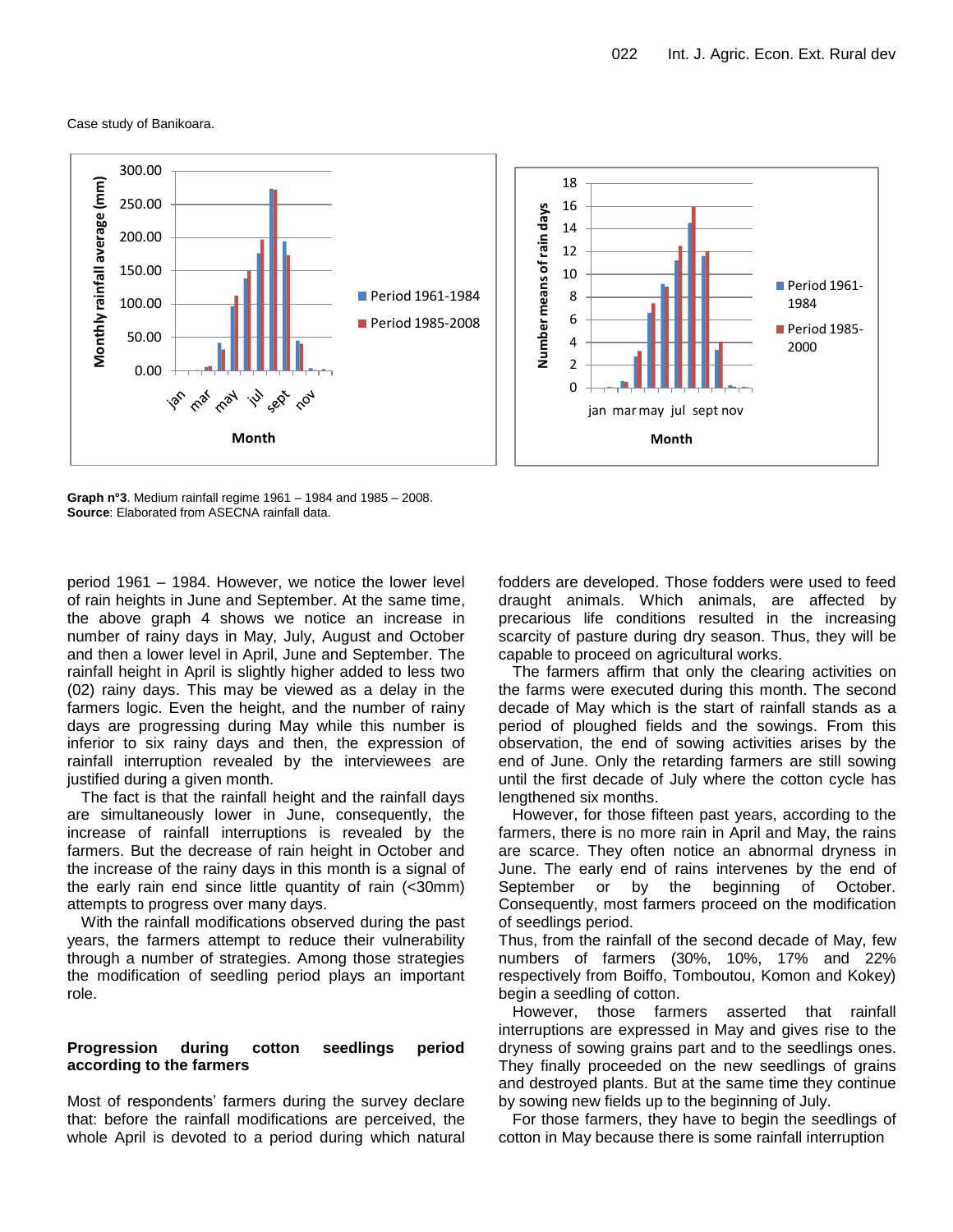Case study of Malanville





**Graph 4**. Average rainfall regime 1961 – 1984and 1985 – 2008. **Source:** Elaborated from ASECNA rainfall data.

even at the early end of rains or at the end of September and October which are detrimental to the yield.

Other farmers (35%, 40%, 52.9% and 33.33% respectively from Boiffo, Tomboutou, Komon and Kokey) affirm however that they have to wait June to tackle the seedlings of cotton. They have to focus on to some extend that they also have to wait June in order to permit cotton to cross over the interruption and the disorientation of rainfall which is frequent in May. Yet, those farmers mention that there is also some rainfall interruptions in June which influences a little bit the germination and the growing of grains but the plants have more chance to cross over normal rainy periods of July, August and September.

The third category of farmers (35%, 50%, 29.4% and 44.44% respectively from the same villages declare that they have to sow cotton in June, July so as to avoid the permanent climate risks (delay in the start of rains, rain interruption and disorientation ) during May. Then, the early end of rains sometimes at the end of September and at the beginning of October affects the growth of plants sown in July.

To that end, we could affirm that the rainfall modifications lead the farmers to modify the seedling period of cotton. So, most of them sow cotton during June and July.

The different declarations from farmers related to hydric deficit confirm the results of CIRAD – GRET (2006) according to which "the supply of water is an important factor for cotton growth. The need of water supply to cotton is a minimum of 500mm during the growing season. The hydric deficit influences the spread of foliars,

the retention of productive organs and the vegetative growth. It may appear a negative influence on the quality of wood fiber."

# **Progression during maize seedling period according to the farmers**

The same remarks are noticeable on maize production. In effect, according to maize producers (100%, 80%, 85% and 90% of them respectively from Boiffo, Tomboutou, Komon and Kokey), where maize was sown monthly in May to June with the maximum of seedlings in June since the rains start early in April and in May soils are wet in order to facilitate the ploughed fields and seedlings activities.

During that period draught animals are capable for agricultural works. According to the farmers view point, some varieties of long cycle (95 to 120 days) of maize which, exclusively were sown and nobody think about its sowing in July so as to avoid a lost production. But, for the past years, with the modification of rainfall and the promotion of short cycle varieties (65 to 90 days) by agricultural research, the farmers adopt the same behavior vis- à –vis to maize production.

During the rains in May, the farmers set up informal gardens (piece of land located behind or around the houses) on which the animals were parked for circumstance. They sow some early varieties of maize where the crops are available for the period of suture mostly with the appearance of climate risks. According to those farmers the rainfall interruption, the disorientation of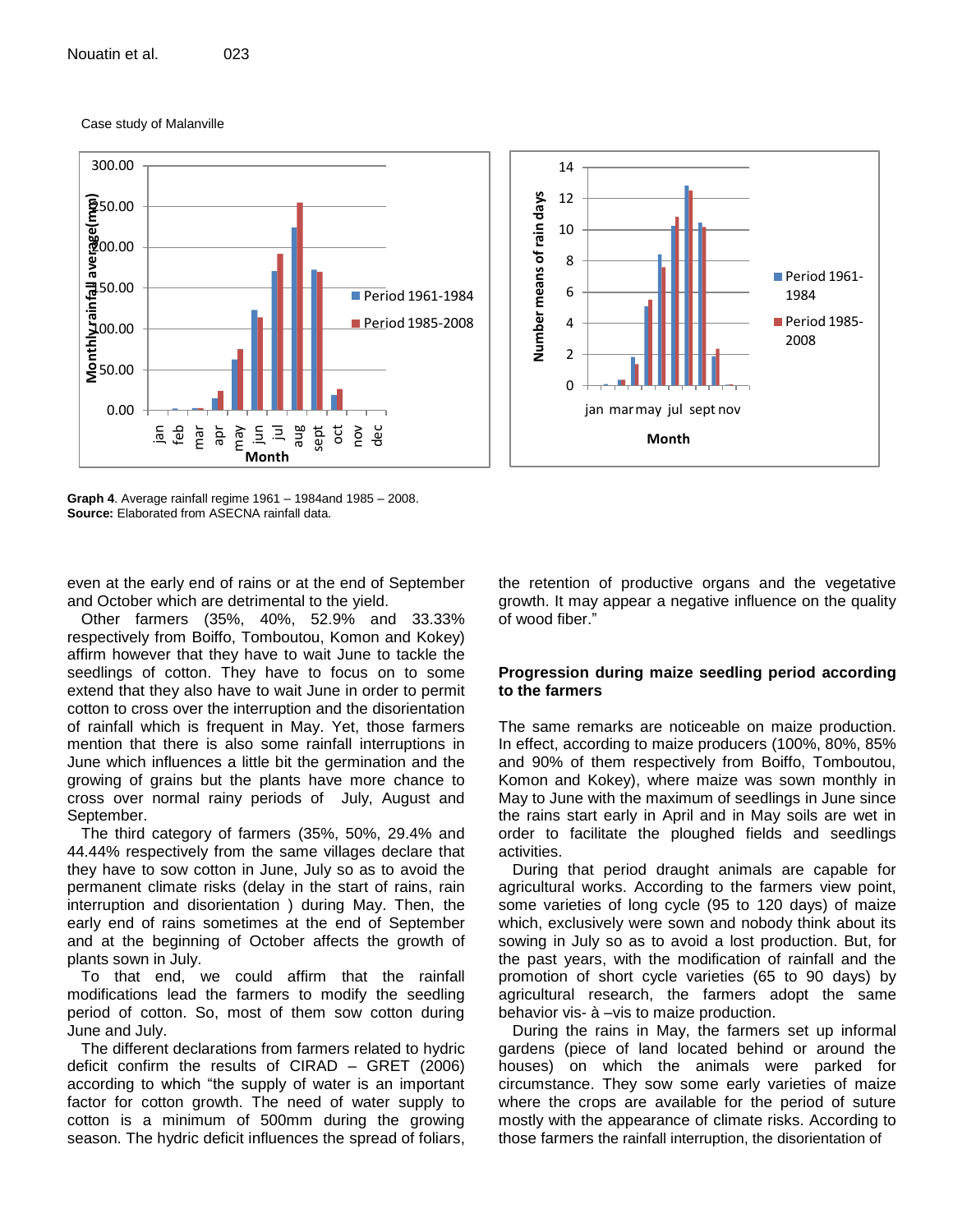rains added to the intensive warm drive them to proceed on the new seedlings.

In June, farmers declare that they sow late maize varieties. And then, in July, the remaining plots or farms are sown with early varieties. Farmers justify such attitude as a strategy to face some rainfall interruption and the early end of rains which is expressed from the end of September to the beginning of October.

That is to confirm the argument of CIRAD-GRET (2006) which stipulated that "the dryness is particularly dangerous at the period of the sowing. But its great and negative influence on the yield is noticeable during the flourishing."

A few number of farmers (20% at Tomboutou, 15% at Komon and 10% at Kokey) sow maize in August. For these categories of farmers, a lack of plough or draught animals explains their behavior. In fact, those farmers affirm that they have to borrow these means of production from their neighbours who have to cover their agricultural works in advance. However, it happens that those farmers are in a regressive position by the rainfall risks. As a result, they are still more regressive than the other since they have to wait the owners of those materials. Finally, they have to sow in August with many risks of rainfall interruptions combined with the early end of rains by the end of September to the beginning of October.

The conclusion drawn out from all those aspects stated above is that, up to now, the majority of farmers sow maize seedlings between May, June and July with the maximum of sowing in June for the long cycle varieties and in July for the short cycle. And then before the climate modification, they used to sow in May-June with the maximum of sowing in June for the varieties of long cycle and in July for the short ones. And then, before the climate modification phenomenon, they used to sow in May and June with the maximum of seedlings in June.

#### **Progression in rice seedlings period according to the farmers**

According to the rice producers, rain based rice on shallow is mostly produced. However, those farmers indicated that the free lands of those shallows have dried during dry season that it was difficult to farm if they are still less watered by the rains. Thus, any activities related to the fields (land preparation, seedlings …) were not possible before May.

Moreover, in July those lands were over flooded, and this issue is a limit to the agricultural works. Also, those farmers argue on the fact that they set up some rice production fields before July which gave rise to the beginning of heavy rains. For rain based rice, the farmers noticed that they sow till July because they used to sow on unwetted lands which are relevant to crops such are: Cotton, maize, sorghum.

For irrigated rice production only observed in Tomboutou the seedlings could be effective in a whole period of the year due to the permanent availability of water.

For those past years, the disturbances of rainfall (delay in the start of rain, the rainfall interruptions and the disorientation of rains) farmers executed lately the adequate ploughed fields to rice production. Consequently, they sow in June. Which month is a more convenient month for land preparation and they added up to July where these lands are not watered yet. And then, they could sow till July.

Those farmers declare that they often sow rain based rice during the rainfall interruption since they have ploughed land in advance. So, rice grains have to stay underground till the new rain start.

From all those aspects, the sowing of rain based rice is possible in May, June even if some farmers sow strictly rain based rice in July. But, during those past years the seedlings are ready in May, June due to climate disturbances.

#### **Progression during cotton maize and rice seedlings period according to the agricultural extension services**

The limited factor to vegetal growth in tropical region is water supply. The growing period begins since humidity is available for a long period with dry period in adverse (Ogouwalé 2004 and 2006). This period is theoretically determined by rainy season. Which rainy season, has begun and ended over.

According to Cochémé and Franquin (1968) the beginning of rainy season is defined as the period (decade) where the precipitation (P) combination is inferior to plurality of evapo transpiration potential (ETP), but superior to (ETP) / 2 and the end of the season appears to (ETP) / 2. This approach stands as fundamental to the adjustment of agricultural calendars (Boko, 1989). About those agricultural calendars, only the seedlings periods or dates are the main focus of this research.

In effect, the influence of seedlings date for the annual cultivation is often essential. Even in 1980, 54 agricultural research had proved a number of favorable dates of sowing certain main crops in Benin (IDID, 2008) and since then, those seedlings dates are promoted by agricultural extension services.

The seedlings periods recommended by the Institutions in charge of cotton production in Benin remains unchanged relatively to what was done in the past since the extension are still being trained based on the specification sheet where the reality is progressing. For instance, during cotton campaign 2009-2010, the period recommended by agricultural extension services for cotton sowing period is from  $1<sup>st</sup>$  to 20<sup>th</sup> June in Alibori.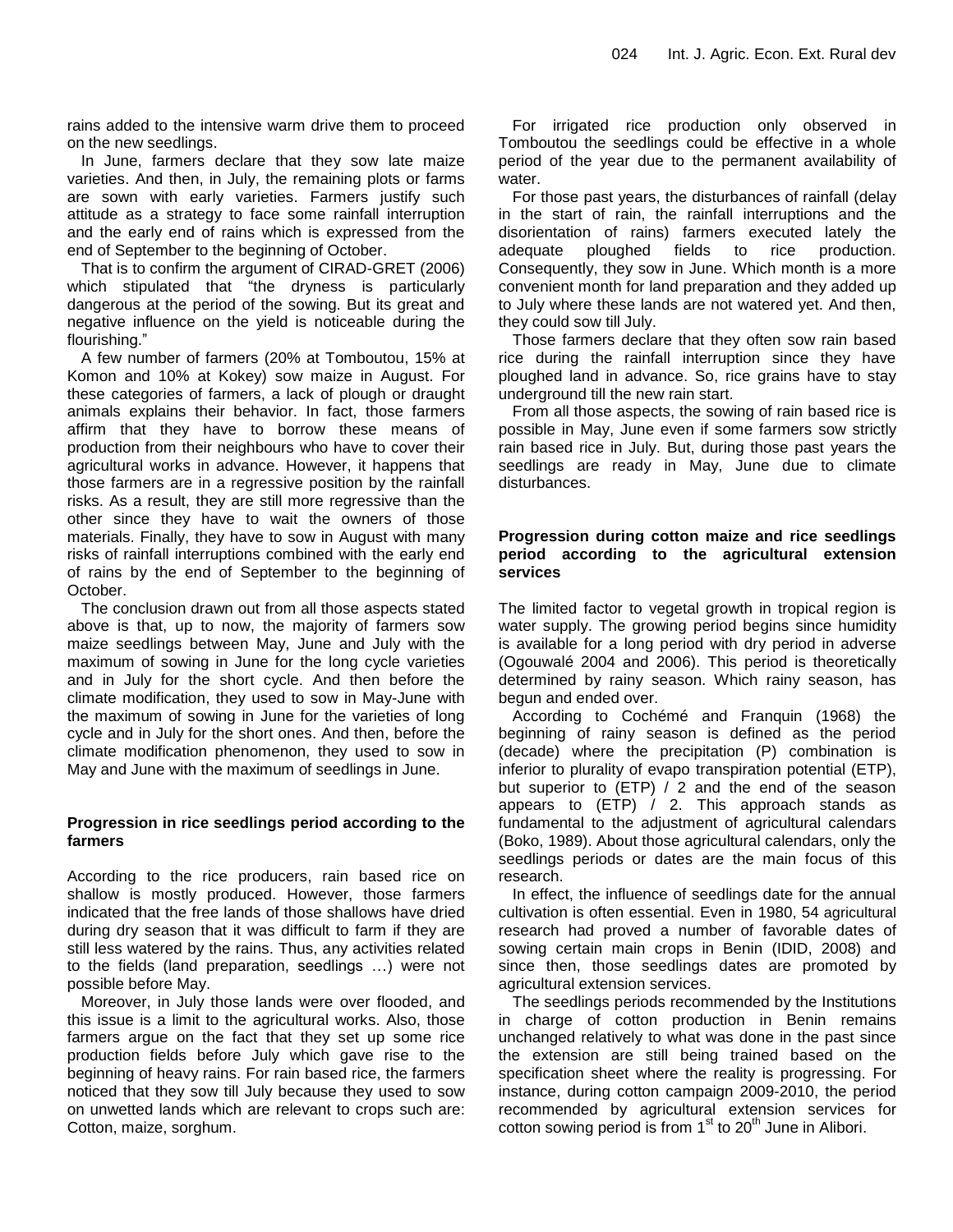**Table 2.** Summary on the progression of cotton, maize and rice seedlings periods according to the farmers and to the agricultural extension services.

|              | Seedlings periods/duration |                                                                |                                                                                                               |                                                                                                                                     |                                                                                                                    |  |  |
|--------------|----------------------------|----------------------------------------------------------------|---------------------------------------------------------------------------------------------------------------|-------------------------------------------------------------------------------------------------------------------------------------|--------------------------------------------------------------------------------------------------------------------|--|--|
|              |                            | Before climate disturbances                                    |                                                                                                               | <b>Presently</b>                                                                                                                    |                                                                                                                    |  |  |
| products     |                            | Farmers                                                        | Agricultural<br>extension services                                                                            | Farmers                                                                                                                             | Agricultural<br>extension<br>services                                                                              |  |  |
| Cotton       |                            | Second decade of May,<br>first decade of July                  | $1st$ to 20 <sup>th</sup> June                                                                                | May, June, July                                                                                                                     | $1st$ to 20 <sup>th</sup> June                                                                                     |  |  |
| Maize        |                            | June<br>the<br>with<br>May,<br>maximum of seedlings<br>in June | Before 15 <sup>th</sup> June for<br>the late varieties and<br>till the end of June<br>for the early varieties | May, June, July with<br>maximum<br>the<br>of<br>seedlings in June for<br>late varieties and in<br>for<br>early<br>June<br>varieties | Before the 15 <sup>th</sup> June for<br>the late varieties and<br>until the end of June for<br>the early varieties |  |  |
| Rain<br>rice | based                      | May, June                                                      | 15 <sup>th</sup> May 15 <sup>th</sup> June                                                                    | June, July                                                                                                                          | 15 <sup>th</sup> June, 15 <sup>th</sup> July                                                                       |  |  |

**Source.** Survey data: July – August 2009.

The sowing period of maize recommended by agricultural extension services is before 15<sup>th</sup> June for the long cycle variety and until the end of June for the short ones.

The specification sheet on staple crops: cereals, leguminous and tubers published by National Institute of agricultural research (INRAB, 1995) indicates that the seedlings period of rain based rice is comprised between  $15<sup>th</sup>$  May and  $15<sup>th</sup>$  June.

But that seedling period has changed due to climate disturbances. In effect, the specification sheet on the varieties of rice production and the promoted strategies of production by the MAEP during the agricultural extension in-house training in 2009 and 2010 shows that: "the seedlings period of rice in the North Benin due to the late start of rains and their breaking out, rice seedlings period intervenes between  $15<sup>th</sup>$  June and  $15<sup>th</sup>$  July for the short cycle varieties. Nowadays, the effective seedlings between the end of June and mid-July are more successful."

We have to mention that the seedlings period of those crops does not register any modification at the level of agricultural extension services. However, the seedlings period to rice production has been adapted to the new climate variability.

# **Summary on evolution during the seedlings period of cotton maize and rice: A comparative analysis**

The Table 2 shows the summary on the progression of the seedlings periods at the farmers and the agricultural extension services level

Table 2 shows that before any disturbances of rainfall the seedlings period adopted by the farmers are more extended and include the seedlings period promoted by the agricultural extension center. We notice that the seedlings period of cotton, maize and rice registered some modifications from farmers as a feedback to climate disturbances**.** Whereas**,** at the agricultural extension service they remain unchanged except for rice production.

However, Issa (1995) by forecasting the crops seedlings period by decade on the basis of Cochémé and Franquin (1968) approaches argued that the seedlings period must fluctuate upon the prospect climate variability.

The modifications of seedlings periods adopted by the farmers facing to climate variabilities corroborate the results of Aho et al., (2006), who demonstrated that with the effects of climate disturbances, farmers modify crops seedlings periods.

Also, these findings on neglecting or abandoning the agricultural calendar (towards the modification of seedlings periods) confirms the survey of Ogouwalé (2006) who had reported the statement of a quadragenarian farmer: "For more than twenty years time, agricultural calendar fluctuates like Nigerian currency (Naira)". In other words, the agricultural calendar nowadays is not stable anymore.

Finally, MEPN (2008) has found out that farmers changed agricultural calendar as an endogenous strategy adapted to climate changes.

# **CONCLUSION**

The farmers in the communes of Banikoara and Malanville, in their current agricultural works are confronted to many problems linked to rainfall modifications. So as to reduce their drawbacks, the farmers from these areas adopt some strategies of adaptation.